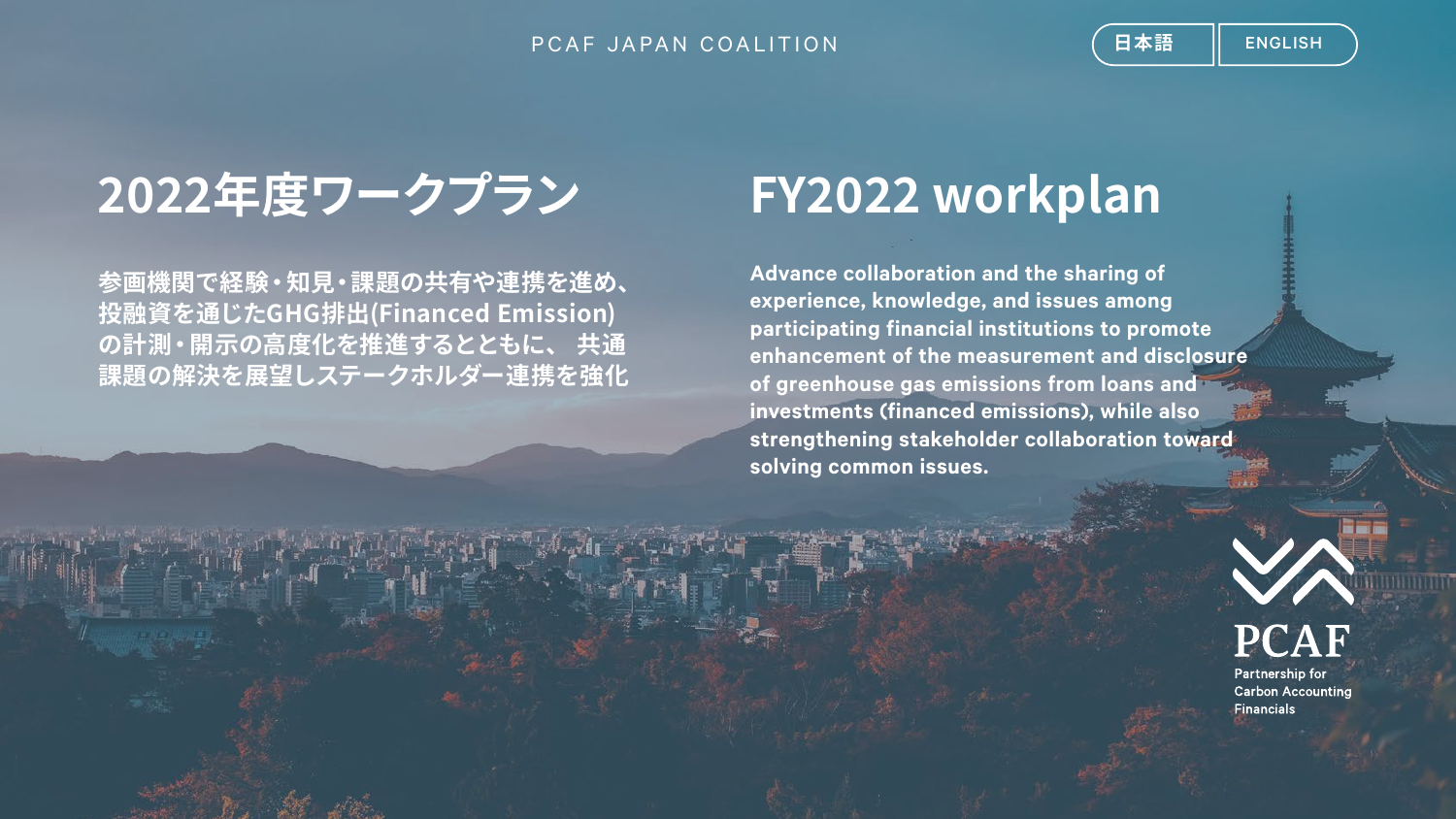## 2022年度ワークフフン PCAF JAPAN COALITION

San Ball St and

**日本語** | ENGLISH

| 取組計画           |                                                                   | 具体的運営/アウトプット                                                                                                              | 実施予定時期                    |
|----------------|-------------------------------------------------------------------|---------------------------------------------------------------------------------------------------------------------------|---------------------------|
| 知見の共有          | • 各社取組の高度化に向けて<br>Financed Emission計測<br>の実務的な課題に関する 知<br>見・経験の共有 | • 定例会で各社の取組事例を発表<br>• 参画機関アンケートにより、解釈の余地がある領域(<br>財務項目、セクター区分等)の対応や、各社の体制(デ<br>ータ収集方法、部署体制 等) を調査し、計測実務の参<br>考として結果をとりまとめ | • 定例会実施時<br>$\cdot$ 1Q-2Q |
|                | • PCAFで発表される計測手<br>法やディスカッションペーパ<br>ーに係る議論                        | • 新ガイダンス活用に向けた方向性や課題等について<br>議論の上、必要に応じてPCAF Japanとして意見発信                                                                 | • 適宜                      |
| 共通課題の洗い出し      | • 本邦金融機関に 共通する<br>課題の洗い出し・整理                                      | • アンケート調査等をもとに以下2点の課題を特定し、<br>対応を議論<br>① 参画機関の協働により整理できる課題<br>② 外部ステークホルダーとの連携が必要な課題                                      | $\bullet$ 2Q              |
| ステークホルダー<br>連携 | • 共通課題の解決に向けた<br>様々なステークホルダーと<br>の連携の強化                           | • 上記②の課題や 事業会社開示の好事例等について、<br>当局・業界団体等の関連ステークホルダーとの共有・<br>意見交換を実施                                                         | $\bullet$ 30              |
| 開示の促進          | • 参画機関の取り組み・開示<br>に関する 参考事例の発信                                    | • 参画機関各社のFinanced Emissionの計測に係る<br>開示媒体・資料を取りまとめた参考事例集を作成                                                                | • 3Q以降                    |
| 運営計画           | 長間で協議)<br>等の運営も検討                                                 | • 四半期毎に Japan coalition 定例会を開催 (各会のアジェンダは参加者の意見を踏まえつつPCAF事務局・議<br>①の課題への対応方針や 参画機関数の増加状況に応じて、テーマ別のワークショップ、 業種・テーマ別の分科会    |                           |